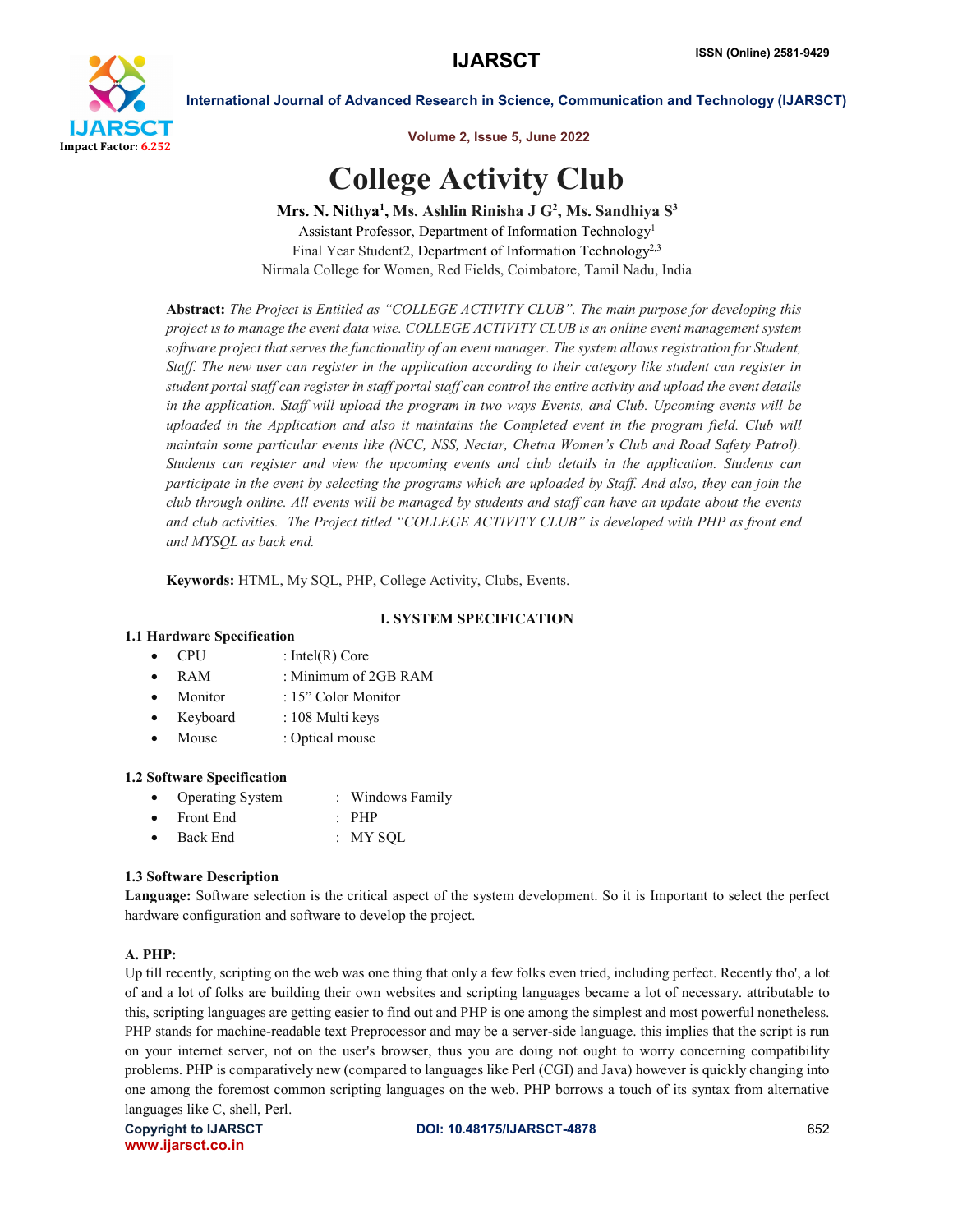

#### Volume 2, Issue 5, June 2022

# B. MySQL

# 1.1 Strength: Great Market Penetration

MySQL has the largest market share of any open supply information. nearly any web-hosting company will give MySQL access, and books and articles about MySQL and PHP are abundant.

#### 1.2 Strength: Easy to Get Started

After your information is about up and you have got access thereto, managing the information is easy. Initial access has to be designed by a information administrator (if that person isn't you). Tools like MySQL Administrator or phpMyAdmin allow you to manage your information.

#### C. WAMP Server

The WampServer (Formerly WAMP5) application was designed to be a Windows internet development surroundings. It permits you to form internet applications with Apache, PHP, and also the MySQL information. It conjointly comes with PHPMyAdmin and SQLite Manager to simply manage your databases.

#### III. SYSTEM ANALYSIS

#### 3.1 Existing System

At present all the activities in group action area unit handled manually. Manual processing system, whole providing economy, flexibility and adaptableness at low information volumes become additional complicated once the degree of information becomes giant. As a company expands in size and performance, a stage is reached once manual procedures become inadequate and inefficient. in spite of what percentage clerks area unit used a stage is reached then it becomes not possible to order such an oversized quantity of knowledge. what's needed then is AN upgrading within the category of knowledge process technology. the current system isn't ample to carry all the data that's necessary for the process. therefore the library is in want of latest processed system, that is extremely versatile, easy and capable of holding the system in an exceedingly strong manner. the prevailing system is AN computer network based mostly system that is employed by a network with LAN association wherever solely worker of that organization will see the small print and build a meeting.

#### A. Disadvantage

- It reduces employment;
- Student and employees need to be gift physically.
- The Physical volume of the information is extremely giant.
- The delay in data search and retrieval.
- Accuracy of information is extremely lower in manual system.
- Student can get late updates

#### 3.2 Proposed System

This net based mostly application system is enforced faculty|for school|for faculty} to own college program updates all the time through on-line application. the appliance can enable the new user to register in line with their class. that the employees will have their updates and students will read the forthcoming events and that they will participate within the event with none difficulties. The project provides most of the fundamental practicality needed for an occasion. It permits the user to pick from an inventory of event varieties. The admin can transfer the forthcoming events as programs and additionally maintain the finished events so they'll have all the small print in once application. The will directly be part of the club events like NSS, NCC etc. Club details are controlled by the admin UN agency is a licensed person within the school.

#### A. Advantages

- Reduce Paper Work.
- The user gets all the resources at one place rather than wandering around for these.

www.ijarsct.co.in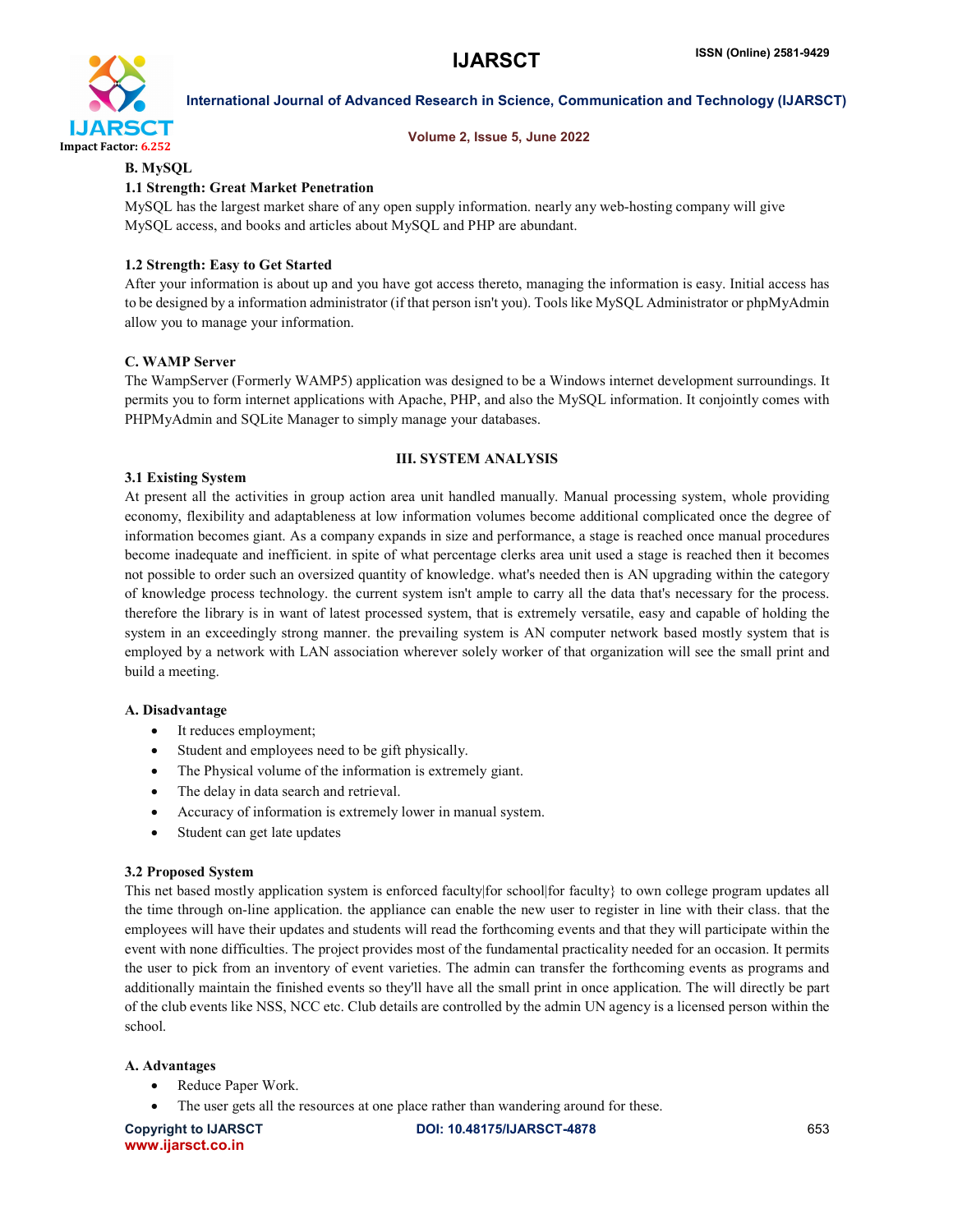

#### Volume 2, Issue 5, June 2022

- This system is effective and saves time of the users and admin.
- Computerization can avoids human errors because of ignorance in information entry, manipulation etc.

### IV. PROJECT DESCRIPTION

### 4.1 System Modules

- 1. Administration
- 2. Student Registration
- 3. Staff Registration
- 4. Event Module
- 5. Club Module

#### A. Administration

The administrator can maintain the whole event details. In this, the admin can view the student and staff details. The event fare details can be updated by the administrator. The Admin will play the manager roll. The admin can view the event booked information from the users.

#### B. Student Registration

Student can register in the application. Once registration is done they can view the upcoming event details and club activities which are uploaded by their college authorized person (admin). Student can participate the event accordingly.

#### C. Staff Registration

Staff working in the particular college can register in the application and they also can view the upcoming events and student details. Staff members can have the update about the completed event also.

#### D. Event Modules

Admin will update the upcoming event in the application that the student can view and participant in the event. And also completed event will also manage in the event modules.

#### E. Club Modules

Club modules will upload the club events in the application. Registered student can view the club events and participate. Student can also join the club accordingly.

#### 4.2 System Design

#### A. Input Design

Input style is that the method of changing user-originated inputs to a computer-based format. Input style is one in every of the foremost pricy phases of the operation of computerised system and is usually the main downside of a system. within the project, the input style is created in varied internet forms with varied ways.

- o Student Details
- o Staff details

#### B. Output Design

Output style typically refers to the results and knowledge that area unit generated by the system for several end-users; output is that the main reason for developing the system and also the basis on that they value the utility of the applying. In any system, the output style determines the input to be to the applying. Within the project, the output style is created in varied internet forms with varied ways.

- View Event
- View Club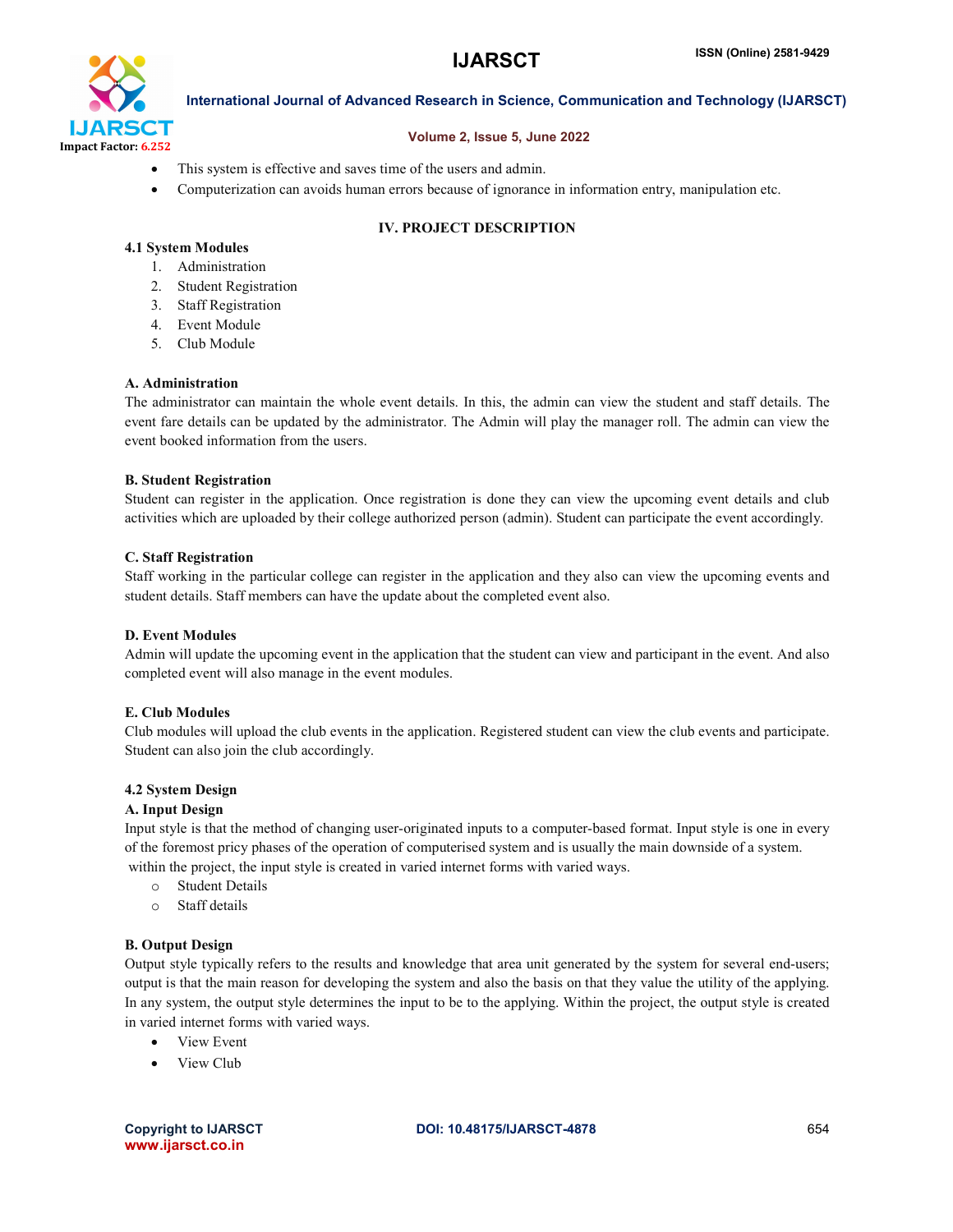

Volume 2, Issue 5, June 2022

### 4.3 System Testing

#### A. Testing

The most vital innovate system development life cycle is system testing. The variety and nature of errors in an exceedingly fresh designed system depends on the system specifications and also the time-frame given for the look. A fresh designed system ought to have all the subsystems operating along, however really every subsystems work severally. throughout this part, all the subsystems area unit gathered into one pool and tested to see whether or not it meets the user necessities. Testing is finished at 2 levels -Testing of individual modules and testing the whole system. throughout the system testing, the system is employed through an experiment to confirm that the code can run in step with the specifications and within the means the user expects. every test suit is meant with the intent of finding errors within the means the system can method it.

Testing plays a awfully essential role in determinant the responsibleness and potency of code and thence could be a vital stage in code development. code testing is finished at completely different levels. they're the unit testing and system testing that contains of integration testing and acceptance testing.

# 4.4 Types of Testing

#### A. Unit Testing

This is the primary level of testing. the various modules square measure tested against the specifications made throughout the mixing. this is often done to check the interior logic of every module. Those ensuing from the interaction between modules square measure ab initio avoided. The input received and output generated is additionally tested to check whether or not it falls within the expected vary of values. Unit testing is performed from rock bottom up, beginning with the tiniest and lowest modules and continuing one at a time.

The units during a system square measure the modules and routines that square measure assembled and integrated to perform a particular perform. The programs square measure tested for correctness of logic applied and detection of errors in secret writing. every of the modules was tested and errors square measure corrected. They were then found to perform properly.

#### B. Integration Testing

In integration testing, the tested modules square measure combined into sub-systems, that square measure then tested. The goal of integration testing to visualize whether or not the modules is integrated properly action on the interfaces between modules. the various modules were coupled along and integration testing done on them.

#### C. Validation Testing

The objective of the validation check is to inform the user concerning the validity and responsibility of the system. It verifies whether or not the system operates as fixed and therefore the integrity of necessary information is maintained. User motivation is incredibly necessary for the palmy performance of the system. All the modules were checked separately victimization each test information and live information. once every module was determined that it absolutely was operating properly and it had been "integrated" with the system. once more the system was tested as an entire. we have a tendency to hold the system tested with differing types of users. The System style, information Flow Diagrams, procedures etc. were well documented in order that the system is simply maintained and upgraded by any pc skilled at a later

#### V. CONCLUSION

It is ended that the appliance works well and satisfy the tip users. the appliance is tested all right. correct documentation is provided. the tip user will simply perceive however the full system is enforced by surfing the documentation. Thus, the project is completed with success. school Event management system is a vicinity that's growing quickly, and is predicted to own a much better rate of growth within the next decade. school Event management is that the designing and implementation of forthcoming events and club activities within the explicit management. Students will participate within the event by registration. Typical events organized by skilled event managers WHO update all the small print concerning the programs and club activities.

www.ijarsct.co.in